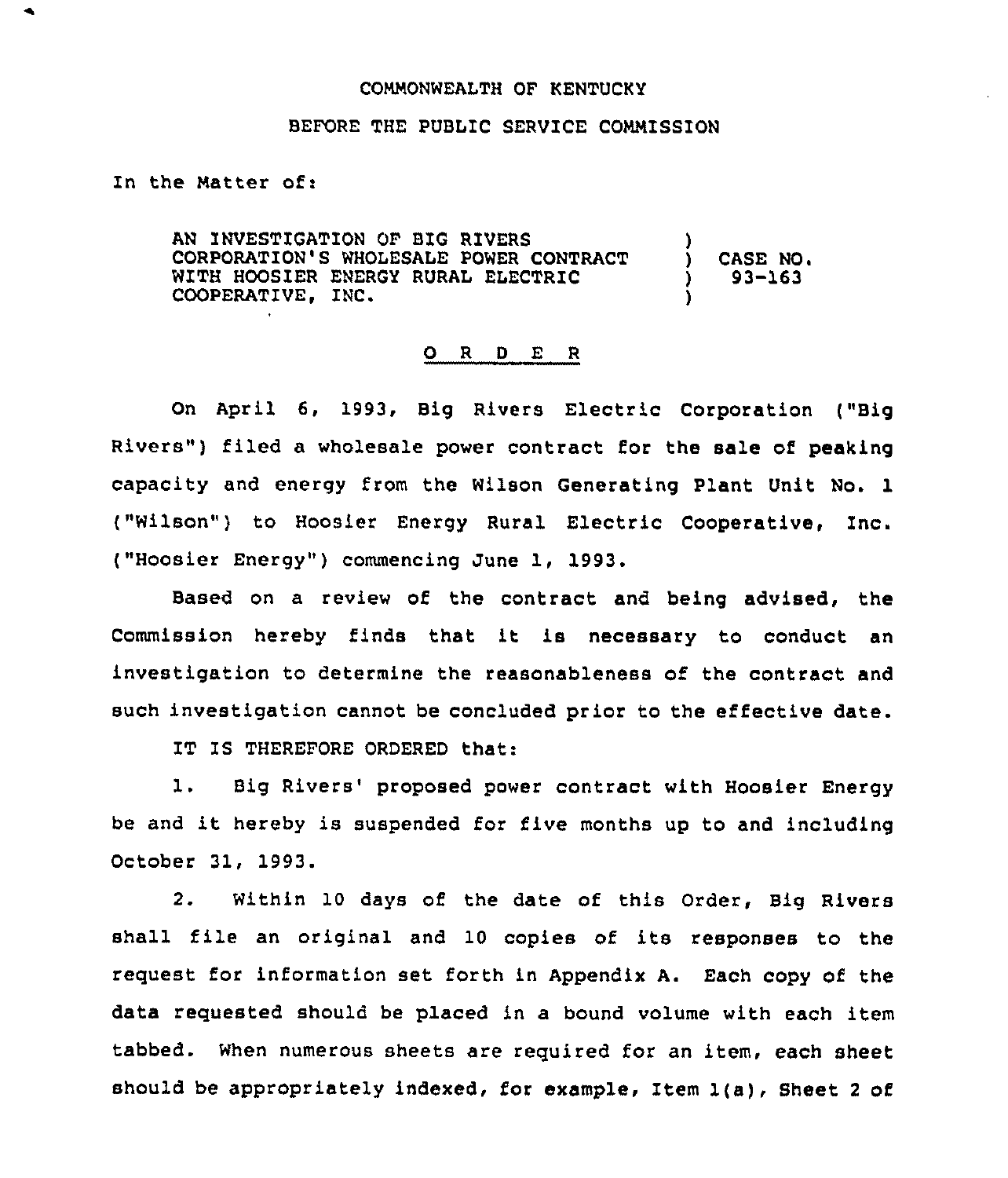6. Careful attention should be given to copied material to ensure that it is legible.

Nothing contained herein shall prevent the Commission from entering <sup>a</sup> final decision in this case prior to the termination of the suspension period.

Done at Frankfort, Kentucky, this 30th day of April, 1993.

PUBLIC SERVICE COMMISSION / For the Commissio

ATTEST:

Executive Director